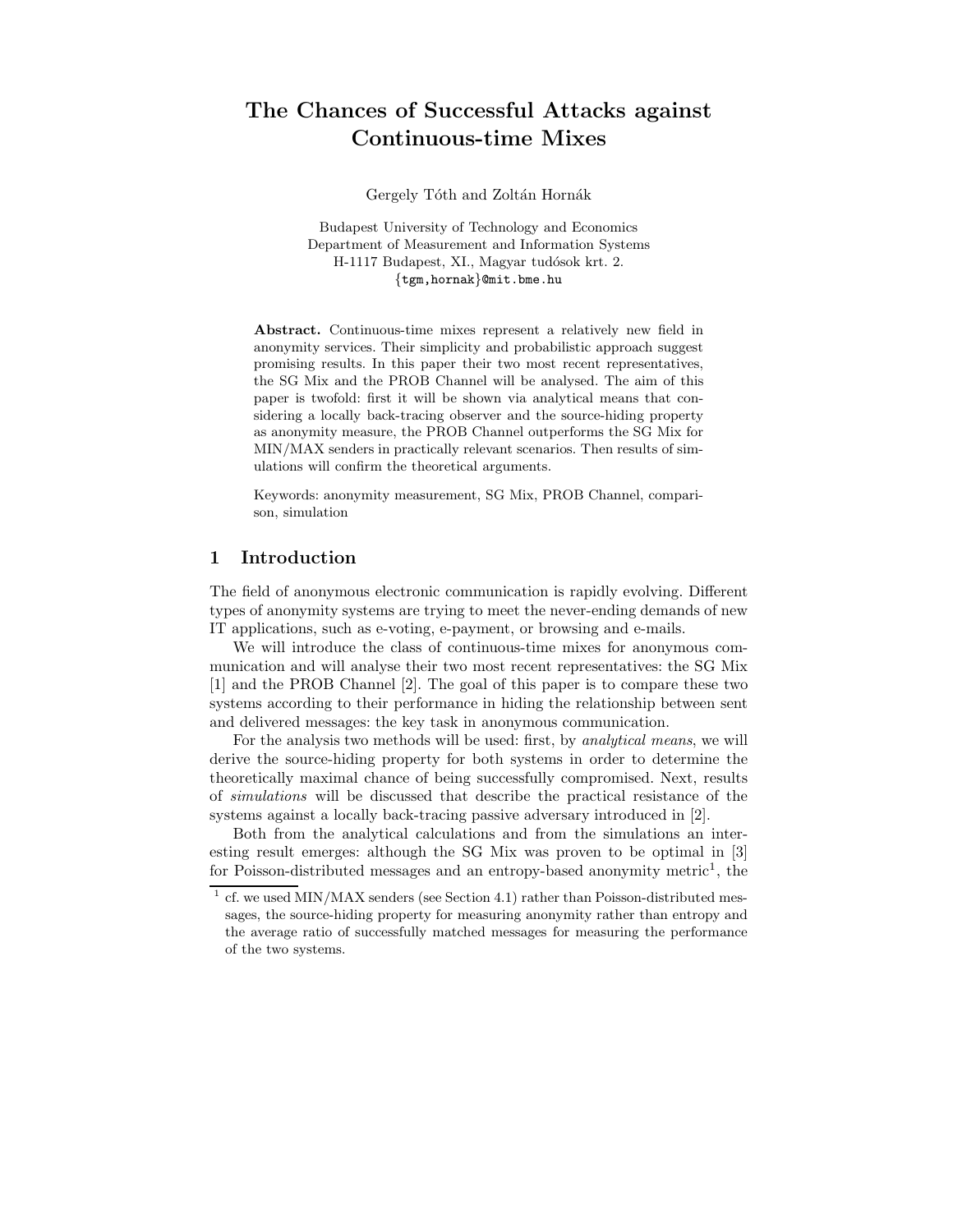PROB Channel outperformed it both considering the source-hiding property and the simulation results.

**Organization of the paper** The paper is organized as follows: Section 2 will introduce the basic principles and notions of anonymous communication. Then, Section 3 will present the two continuous-time mixes, the SG Mix and the PROB Channel. Afterwards, in Section 4 we will derive via analytical means the guaranteed level of anonymity, i.e. the source-hiding property of both systems. Next, Section 5 presents the results of simulations in practical scenarios. Finally, conclusions and references close the paper.

# **2 Overview of Anonymous Communication**

In this paper techniques for anonymous communication are evaluated. In order to establish a common understanding, first the model of an anonymous message transmission system (AMTS) will be introduced. The section continues with the description of the foundations for measuring anonymity, the basis for comparing anonymity systems. Finally, we will describe the locally back-tracing passive adversary, who will be referred to in the rest of the paper.

# **2.1 Abstract Model of an Anonymous Message Transmission System**

For the purpose of anonymous electronic communication, several anonymous message transmission systems have been proposed. Their structures and modes of operation differ in various aspects, but some common properties are true for most of them. This common basic framework will be defined in the following.

The goal of an AMTS is to deliver *messages* from *senders* to *recipients* so that it becomes algorithmically hard for an *adversary* to link these messages to senders or recipients. Let us look at the formal model:

- **–** Senders  $(s_i \in S)$  send messages  $(\alpha_j \in \varepsilon_S)$  at times  $t_S(\alpha_j)$  through the AMTS. These messages are fixed-size and are encrypted for the AMTS.
- **–** Messages are independent from each other, i.e. we do not consider message streams. It is a known issue and subject to further research that the systems analysed in this paper will not be able to provide the calculated level of anonymity if the attacker can link several messages together.
- **–** The AMTS receives the messages and performs cryptographic operations on them to obtain a different representation. In order to further confuse the adversary, the AMTS delays and reorders messages. How messages are actually represented is irrelevant for the purposes of this paper (for example, the packet format MINX has recently been proposed in [4]). The main assumption is that the adversary is not able to break the cryptographic functions.
- After the delay, the AMTS delivers the re-encoded messages  $(\beta_k \in \varepsilon_R)$  to the recipients  $(r_l \in R)$  at times  $t_R(\beta_k)$ . These delivered messages also have a common, fixed size, and are encrypted for the recipient.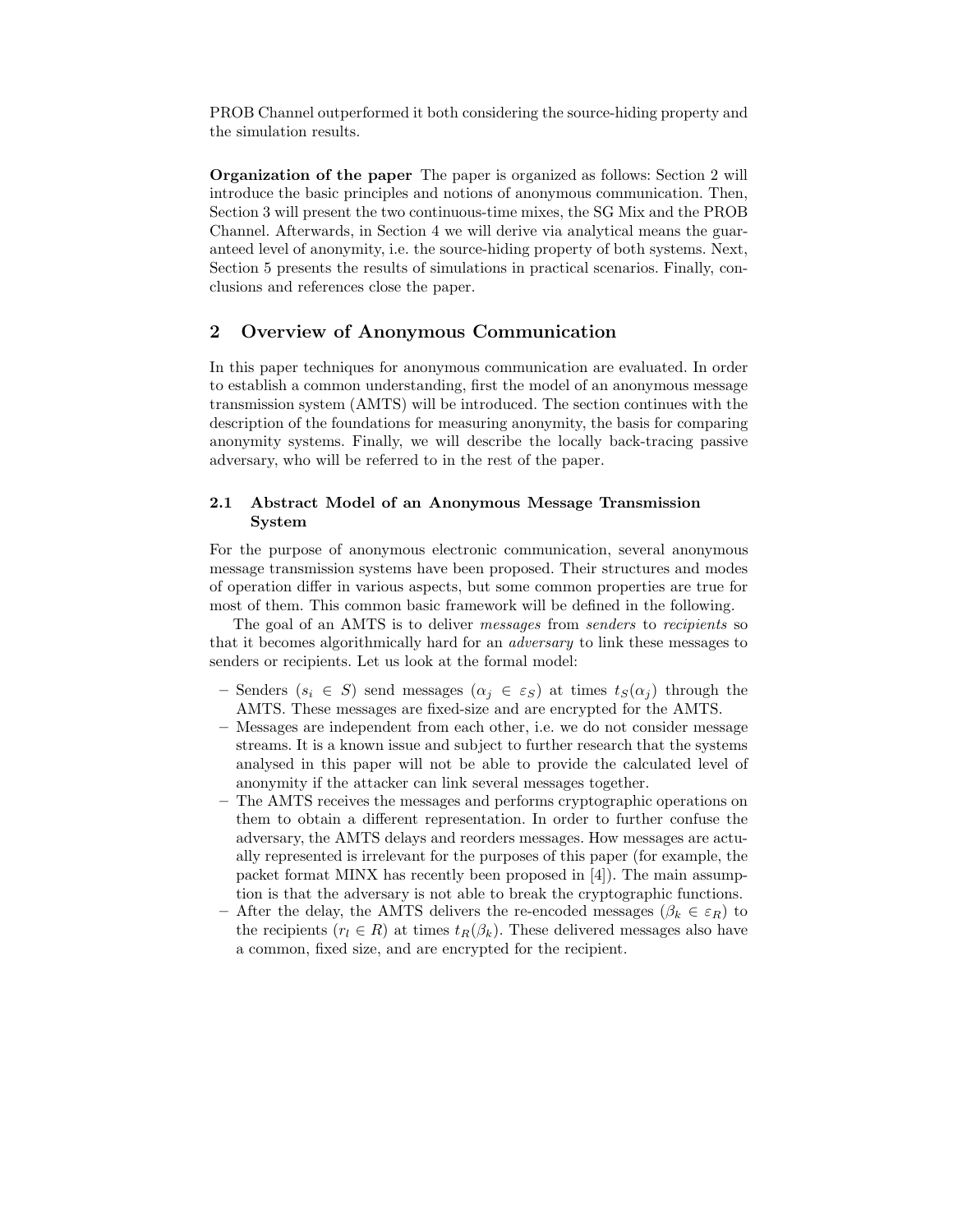**–** The adversary's aim is to either match the delivered messages to senders  $(\beta_k \to s_i = S(\beta_k))$ , or the sent messages to recipients  $(\alpha_i \to r_l = R(\alpha_i))$ . In order to do this, adversaries may eavesdrop on communication channels and see when messages are being sent or delivered (*passive* adversary), or even influence the network traffic by delaying messages or creating new ones (*active* adversary). However, we assume now that they cannot break the encryption schemes used and thus they cannot use the contents of messages for correlation purposes.

## **2.2 Measuring Anonymity**

Several constructions have already been proposed in the anonymity field, and newer systems are continuously being built as well. In order to objectively compare them with each other, we need to measure the level of anonymity they provide. For this reason different metrics have been proposed:

- **–** In [5] the level of anonymity was defined as the *size of the anonymity set*<sup>2</sup>.
- **–** Both in [7] and in [8] *entropy-based* measures were proposed already taking into account that different senders could have sent the messages with different probabilities.

However, it was shown in [9] that neither of these approaches measure anonymity from the user's perspective perfectly. Users prefer the *local* approach, where compromizing some messages with a probability greater than anticipated is already a successful attack. On the other hand, the *global* approach of these entropybased measures aims to quantify the amount of information that is needed to *unambiguously* identify the subject corresponding to the respective message. In [9] it was also shown that non-desirable systems can exist for both metrics for an arbitrarily high (simple/normalised) entropy under extreme conditions.

Due to the shortcomings of the entropy-based anonymity metrics, in [2] the *source-hiding property* was introduced for sender anonymity. This new approach defines the level of anonymity as the maximal probability with which the adversary may back-trace messages to their senders (1).

**Definition 1.** *An AMTS is* source-hiding with parameter Θ *if the adversary cannot assign a sender to a delivered message with a probability greater than* Θ*:*

$$
\forall_{\beta_k} \forall_{s_l} (P_{\beta_k, s_l} \leq \Theta) \tag{1}
$$

In this paper we will use the source-hiding property for analytically measuring the anonymity provided by the different continuous-time mixes.

<sup>2</sup> The *anonymity set* consists of the potential subjects that might have performed the particular action of interest [6].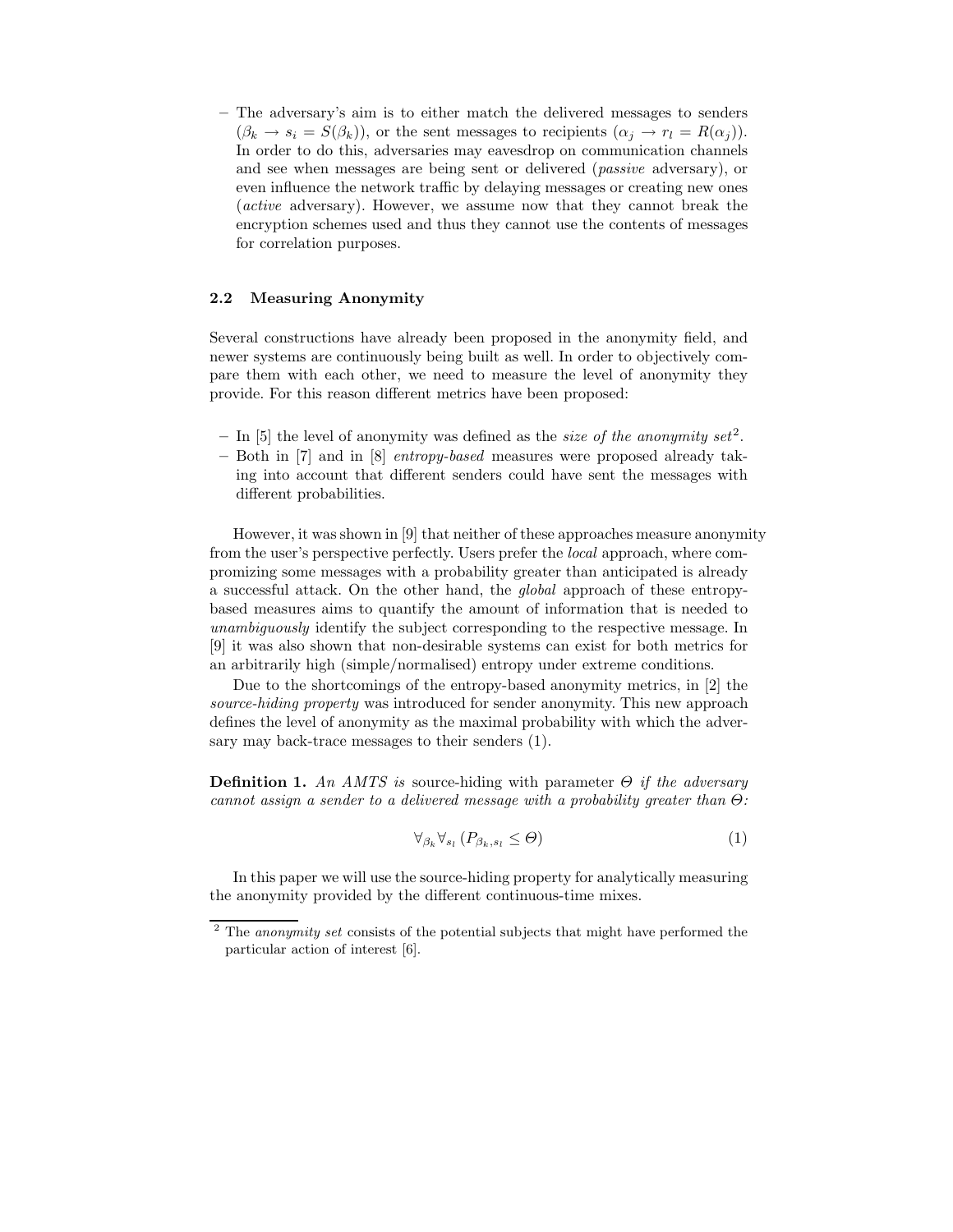#### **2.3 Locally Back-tracing Passive Adversary**

For the previously introduced probability-based anonymity metrics, the big question is how an adversary might associate messages with senders, and thus, how the respective probabilities can be calculated.

In anonymity research several types of adversaries have been described. Naturally, the level of anonymity achieved greatly depends on the adversary assumed. In [2], for the PROB Channel (and further generalised for any continuous-time mix), the concept of the locally back-tracing passive adversary was introduced. We will assume him as the attacker of the systems analysed.

In order to simplify further equations, first two sets need to be defined. With  $\mu_{\beta_k}$  (2) the set of sent messages is meant that might have left the AMTS as  $\beta_k$ (i.e. they were sent within the appropriate timeframe<sup>3</sup>, whereas  $\eta_{\beta_k, s_l}$  denotes the subset of  $\mu_{\beta_k}$ , which was sent by a specific sender  $s_l$  (3).

$$
\mu_{\beta_k} = \{ \alpha_j | (t_R(\beta_k) - \delta_{\text{max}}) < t_S(\alpha_j) < (t_R(\beta_k) - \delta_{\text{min}}) \} \tag{2}
$$

$$
\eta_{\beta_k, s_l} = \{ \alpha_j | (\alpha_j \in \mu_{\beta_k}) \land (S(\alpha_j) = s_l) \}
$$
\n(3)

When this passive adversary performs local back-tracing, he calculates the delivered message  $\rightarrow$  sender matching for each delivered message independently. The following equation (4) gives this guess, which is the probability of a certain delivered message  $\beta_k$  being sent by a certain sender  $s_l$ :

$$
P_{\beta_k, s_l} = \frac{\sum_{\alpha_j \in \eta_{\beta_k, s_l}} f(t_R(\beta_k) - t_S(\alpha_j))}{\sum_{\alpha_j \in \mu_{\beta_k}} f(t_R(\beta_k) - t_S(\alpha_j))}
$$
(4)

Of course the attacker chooses  $s_i$  as the sender for  $\beta_k$  where  $P_{\beta_k, s_i} = \max_{s_i \in S} P_{\beta_k, s_i}$ .

# **3 Continuous-time Mixes**

Continuous-time mixes represent a relatively new group of anonymous message transmission systems. The aim of this paper is to compare the SG Mix and the PROB Channel. Both use probability variables (with different density functions) for calculating the delays of messages. This simple solution is quite effective in practice, though different strategies result in different levels of anonymity.

## **3.1 Model of the Continuous-time Mixes**

There are several ways in which an AMTS can provide anonymity for messages. Chaumian MIXes [10] carry out batching for this purpose: they buffer incoming

 $^3$  This notion was originally devised for real-time mixes, where  $\delta_{\rm max}$  means the guaranteed maximal and  $\delta_{\min}$  the minimal delay. Since the delay is limited there, the adversary can easily identify the relevant messages. For non-real-time systems approximations need to be considered, which will be shown later in this paper.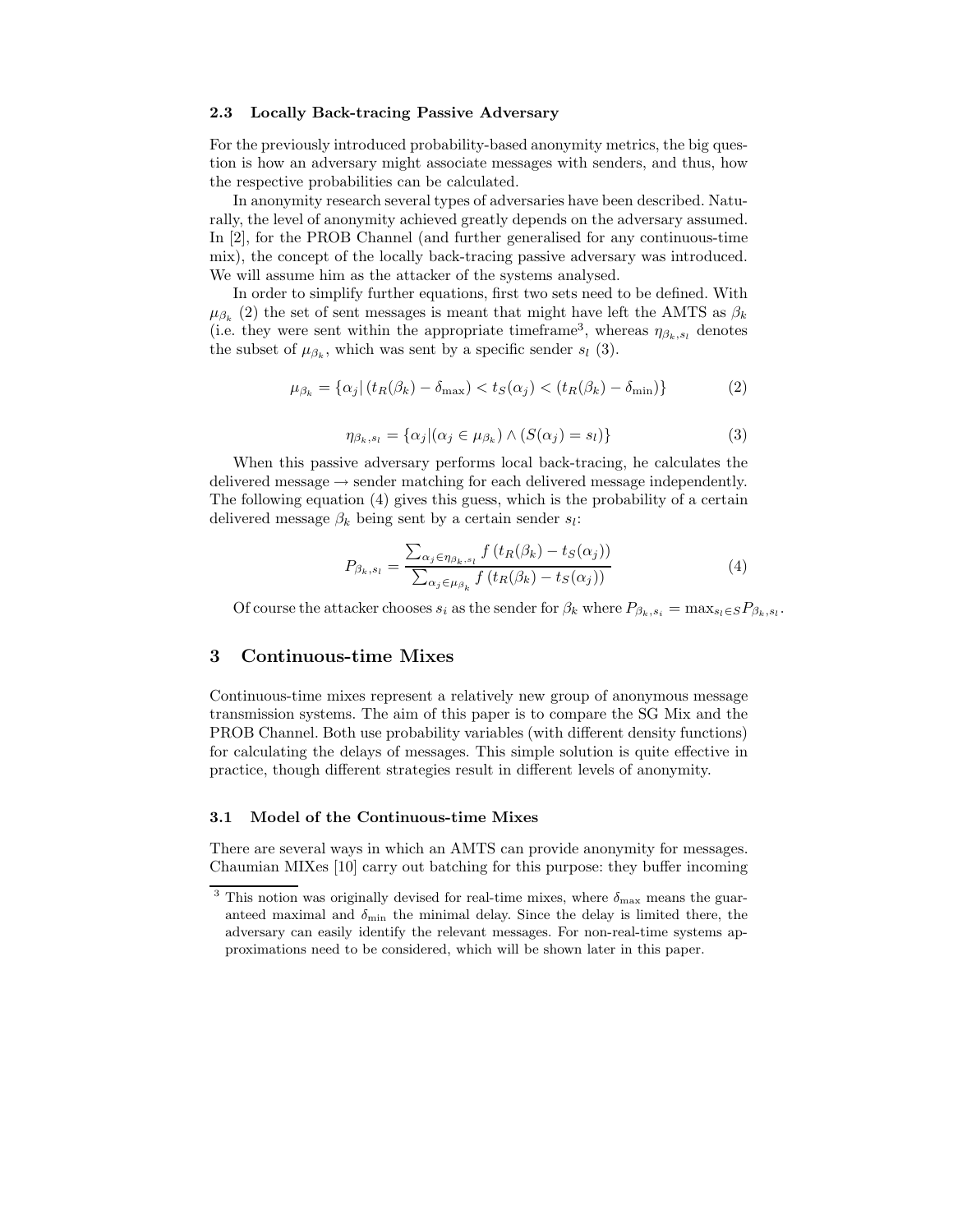messages until a certain condition has been reached (e.g. a given amount of time has elapsed, a given number of messages has arrived etc.), then shuffle the messages randomly and deliver them afterwards.

Continuous-time mixes, on the other hand, follow a different approach:

- **–** in this scenario every message is processed individually, and its delivery does not depend on the arrival of other messages;
- the delay in the AMTS is a probability variable  $\delta$  with a given density function  $f(\delta)$  (where  $\int_0^\infty f(\delta) d\delta = 1$ );
- **–** message forwarding in the AMTS happens in the following way: after the arrival of a message at the AMTS, it waits the time specified by the delay (according to the probability variable), and then delivers the message to the recipient.

From the mode of operation it is clear that the main characteristic property of continuous-time mixes is the delay strategy, which is the density function  $f(\delta)$ of the delay probability variable.

## **3.2 Delay Strategies**

Recently two continuous-time mixes have been introduced in scientific papers, the Stop-And-Go Mix (the SG Mix) and the PROB Channel. Their description is due now, followed by an analysis of the level of anonymity they provide.

**The SG Mix** The SG Mix proposed by Kesdogan *et al.* [1] was created with the aim of defining a *probabilistically secure* anonymity system. Under the assumption of Poisson-distributed incoming messages, the SG Mix was proven to achieve this goal. The basic idea is that each sender attaches three parameters to every message sent:

- $-TS^{\min}$  and  $TS^{\max}$  indicate for the SG Mix that the message is supposed to arrive there between these times. If the message arrives earlier or later, it should be discarded;
- $-$  the third parameter attached to a message is the actual requested delay  $T_i$ , which is chosen from an exponential distribution with parameter  $\mu$ . Thus the delay characteristic of the SG Mix is:

$$
f(\delta) = \mu \cdot e^{-\mu \cdot \delta} \tag{5}
$$

From this it follows that the mean delay of such a system is  $\frac{1}{\mu}$ .

When a message arrives at the SG Mix, it first checks the parameters  $TS^{\min}$ and  $TS^{\max}$ . If the message has arrived outside the specified time interval, then the AMTS will discard it, since most likely it was delayed by an adversary. If the message looks OK, then the SG Mix will delay it as requested and afterwards deliver it to its recipient.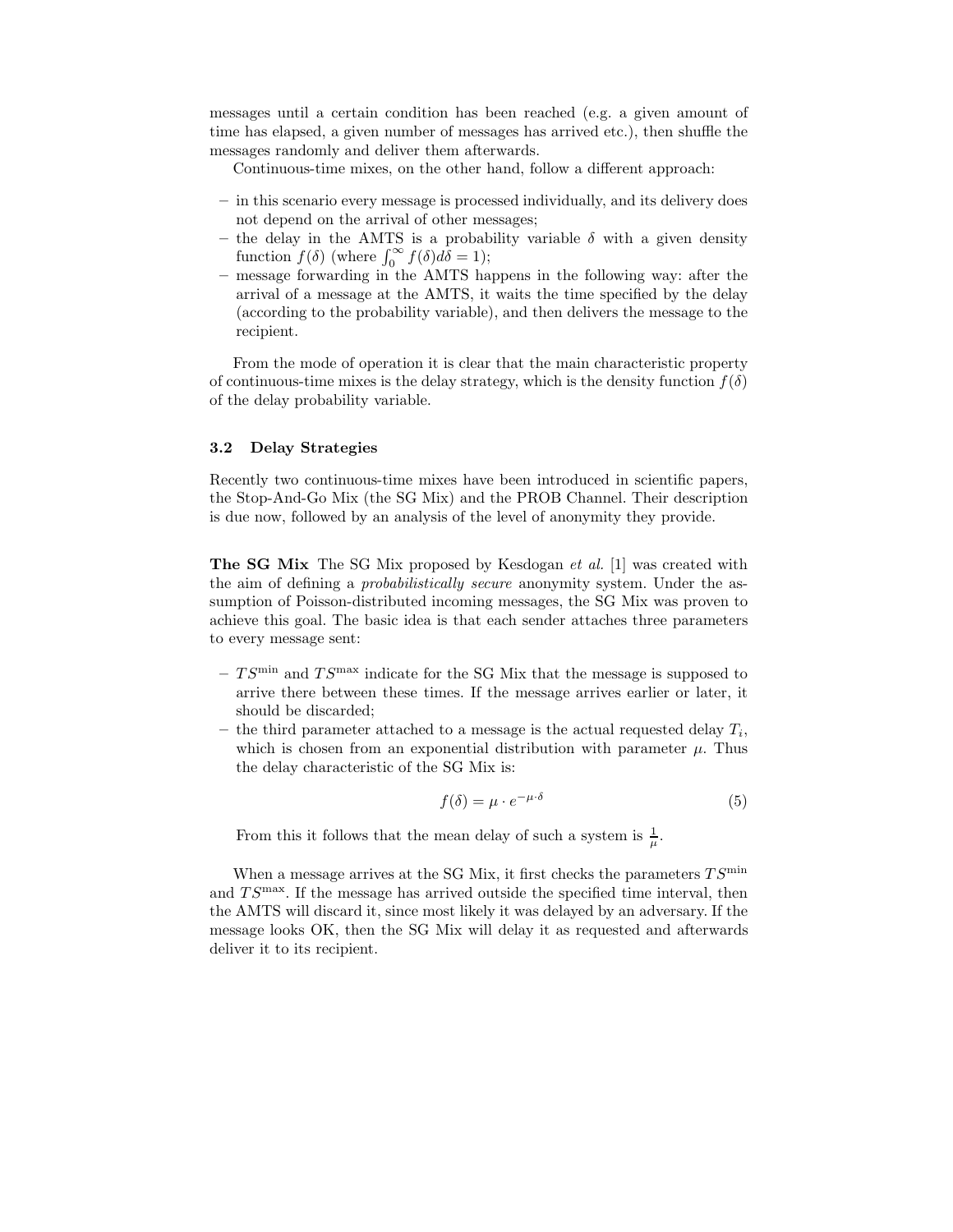**The PROB Channel** The PROB Channel introduced in [2] adopts a different approach:

- **–** in this setting the delay for the messages is specified by the AMTS rather than by the senders;
- **–** in order to achieve real-time properties, the density function is limited by a maximal delay  $\delta_{\max}^{\text{PROB}}$ , and to indicate that the channel needs a certain amount of time for processing, a minimal delay is also present  $(\delta_{\min}^{\text{PROB}})$ ;
- **–** finally, under these circumstances the uniform distribution was suggested:

$$
f(\delta) = \begin{cases} \frac{1}{\delta_{\max}^{\text{PROB}} - \delta_{\min}^{\text{PROB}}} & \text{for } \delta_{\min}^{\text{PROB}} \le \delta \le \delta_{\max}^{\text{PROB}},\\ 0 & \text{otherwise.} \end{cases}
$$
(6)

# **4 Analytical Evaluation of Continuous-time Mixes**

In this section the anonymity of the two previously introduced continuous-time mixes will be viewed from the analytical perspective. Based on a locally backtracing passive adversary, equations for the source-hiding properties will be derived. In the following Section simulation results will demonstrate the strength of the two algorithms.

### **4.1 Traffic Model**

When anonymous message transmission systems are analysed, it has to be considered, how messages arrive at the AMTS. This section describes our approach to the traffic model for the continuous-time mixes to be analysed.

**Poisson-distributed Messages** In most anonymity related scientific papers, when analysing traffic or measuring the provided level of anonymity it is assumed that messages arrive according to the Poisson distribution. However, in this paper we will analyse a different scenario, that of the MIN/MAX senders. The reason for this is twofold:

- In [11] Díaz *et al.* show that the traffic seen in real-world deployed anonymity systems does not resemble the Poisson distribution. The authors could not characterise the actual traffic as any of the well known distributions.
- **–** The second reason is that in several cases together with the Poisson distribution it is assumed that each message originates from a different sender, which is not realistic in practical systems.

**MIN/MAX Senders** For the reasons above we do not assume messages arriving at the channel in a Poisson distribution, but we will rather consider MIN/MAX senders: the solution from [2] requires that each sender sends at least one message in each  $\tau_{\text{max}}$  time interval (minimal message-sending frequency),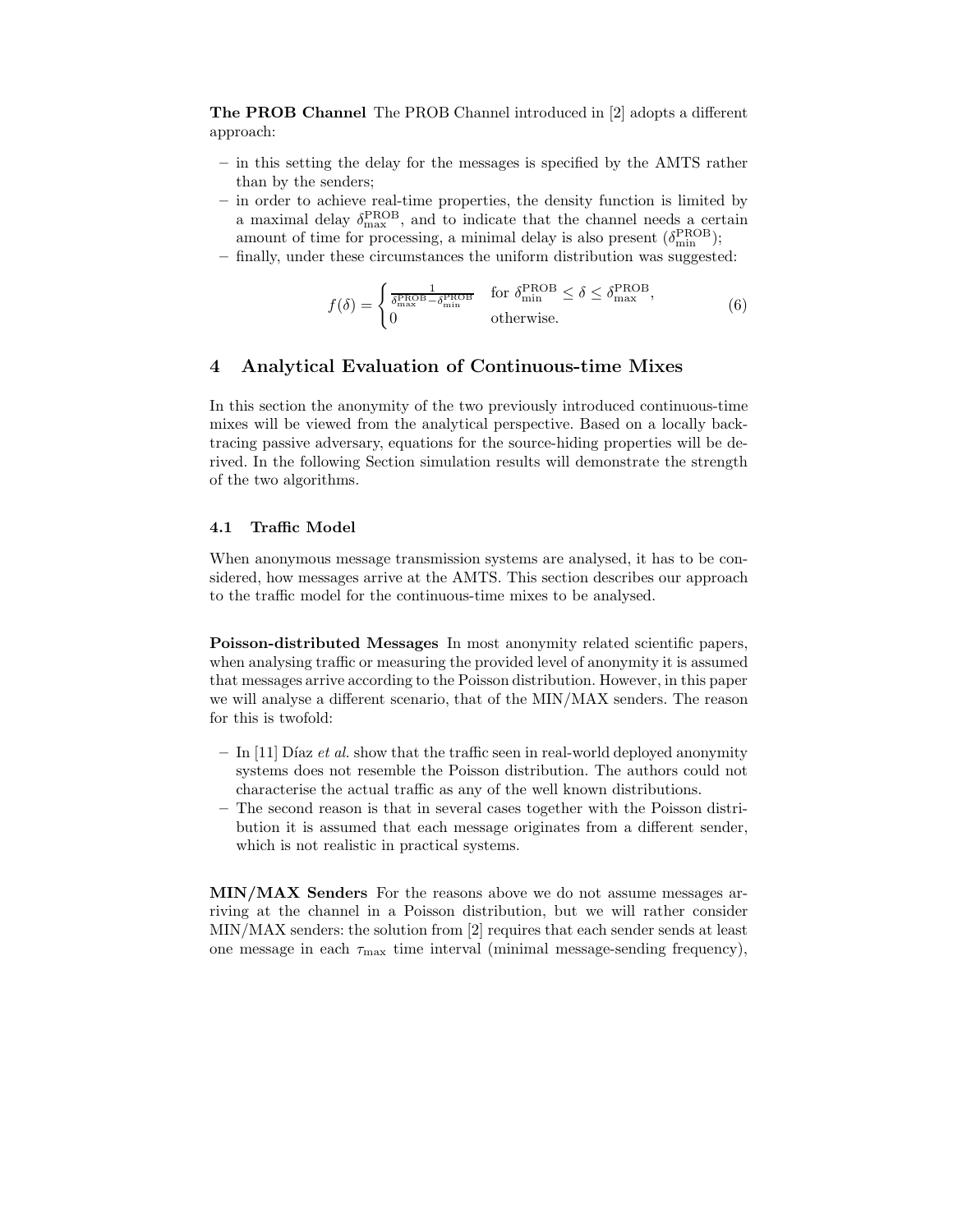and that no sender sends more than one message in any  $\tau_{\rm min}$  time (maximal message sending frequency). If a sender does not have real messages to send, he should send dummy messages to randomly chosen recipients.

In [12] we concluded that without the MAX rule no anonymity can be given by a real-time channel. However, since the PROB Channel is real-time, we have to require the MAX rule. Therefore, in order to be able to compare the two systems we will use the same environment for both of them.

If senders conform to the MIN/MAX rules, then for (4) a guaranteed upper limit can be given, and thus a reasonable source-hiding property can be achieved. Equation (7) takes the worst case into account, when only one sender sends at the maximal frequency (thus with  $\tau_{\min}$ ), and these messages get delivered at the most probable time intervals according to  $f(\delta)$ , whereas all the other senders send with minimal frequency (thus with  $\tau_{\text{max}}$ ), and their messages get delivered at the least probable intervals. (This assumption is only valid if  $\tau_{\text{max}} \leq \delta_{\text{max}}$ ).

$$
\Theta = \frac{\sum_{i=1}^{\Delta_{\min}} \max_{\delta_{\min} + (i-1) \cdot \tau_{\min} \le q \le \delta_{\min} + i \cdot \tau_{\min}} f(q)}{|S| \cdot \sum_{i=1}^{\Delta_{\max}} \min_{\delta_{\min} + (i-1) \cdot \tau_{\max} \le q \le \delta_{\min} + i \cdot \tau_{\max}} f(q)}
$$
(7)  
where  $\Delta_{\max} = \lfloor \frac{\delta_{\max} - \delta_{\min}}{\tau_{\max}} \rfloor$  and  $\Delta_{\min} = \lceil \frac{\delta_{\max} - \delta_{\min}}{\tau_{\min}} \rceil$ .

#### **4.2 Anonymity of the SG Mix**

In [1] the SG Mix was proven to be probabilistically secure under the assumption that the messages arrive according to the Poisson distribution.

In this paper we analyse the two continuous-time mixes under different conditions: we assume MIN/MAX senders and want to see what a locally back-tracing passive adversary might achieve.

**Lookback Percentage** For a locally back-tracing adversary an important factor is how back in time he will look while enumerating the possible sent messages for a particular delivered message. In the case of the PROB Channel this is obvious (the lookback time should be  $\delta_{\max}^{\text{PROB}}$ , since earlier messages must have already been delivered), but for the SG Mix this is subject to a decision: it depends on how much of the total infinite past should be considered. With a defined percentage  $D$ , the lookback time can be easily calculated from the delay distribution. This lookback time can be thought of as  $\delta_{\text{max}}$  for the SG Mix from the adversary's point of view:

$$
D = \int_0^{\delta_{\text{max}}^{\text{SG}}} \mu \cdot e^{-\mu \cdot \delta} d\delta = \left[ -e^{-\mu \cdot \delta} \right]_0^{\delta_{\text{max}}^{\text{SG}}} = 1 - e^{-\mu \cdot \delta_{\text{max}}^{\text{SG}}} \n\Rightarrow \delta_{\text{max}}^{\text{SG}} = -\frac{1}{\mu} \cdot \ln(1 - D)
$$
\n(8)

It is clear from the above equation (8) that by increasing the lookback percentage D the lookback time  $\delta_{\text{max}}^{\text{SG}}$  approaches infinity logaritmically, but after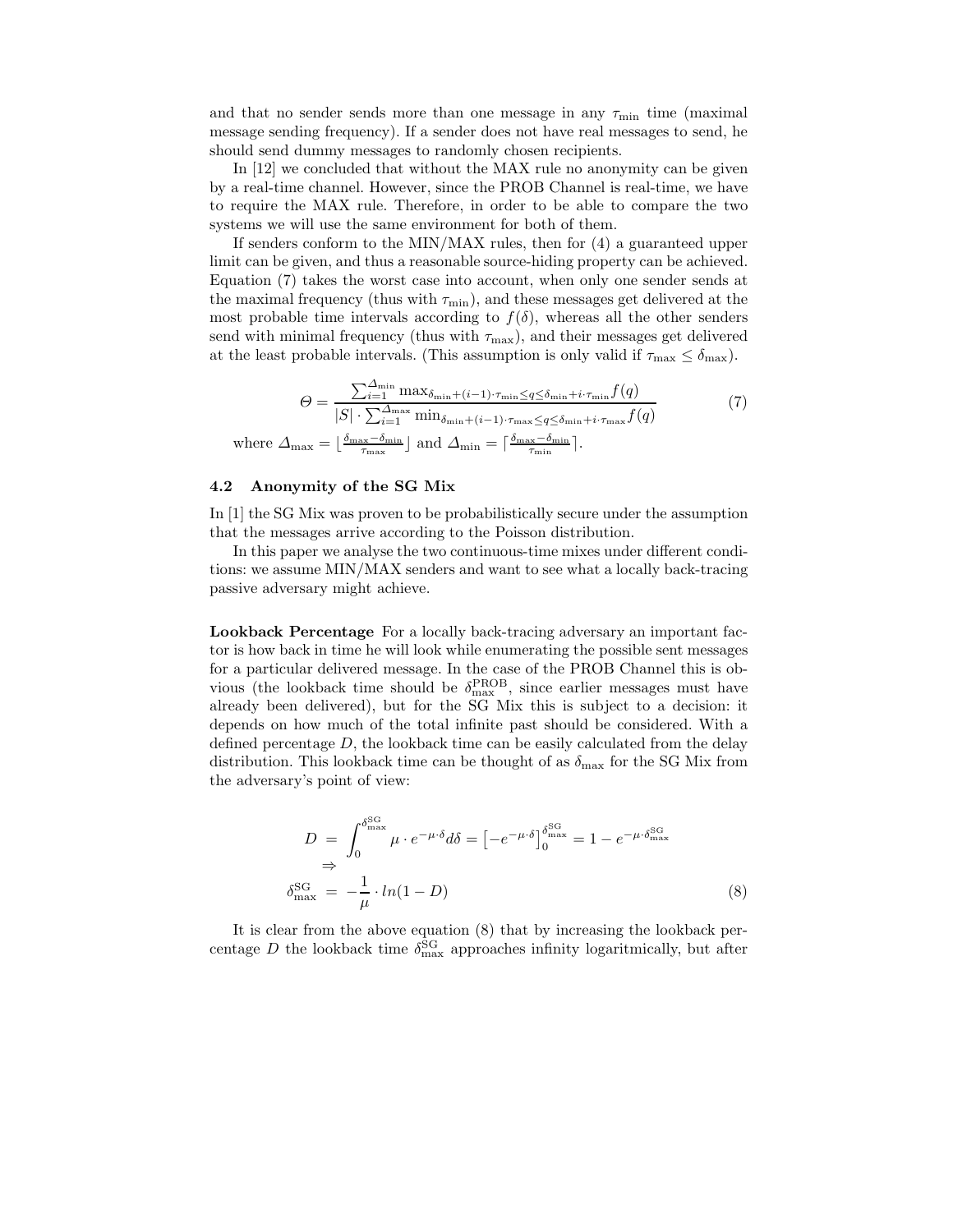a certain limit there is not much point in increasing  $D$ , as the efficiency of the algorithm will not increase due to the larger and larger number of messages to be taken into account.

**Source-hiding Property for the SG Mix** After determining the right lookback percentage (and thus  $\delta_{\text{max}}^{\text{SG}}$ ), local back-tracing could be applied in order to compromise the SG Mix. Our aim is now to apply the general result for the source-hiding property from (7) in order to get an analytical result.

First let us define two abbreviations:  $e_{\min} = e^{-\mu \cdot \tau_{\min}}$  and  $e_{\max} = e^{-\mu \cdot \tau_{\max}}$ . Furthermore, the exponential density function  $\mu \cdot e^{-\mu \cdot \delta}$  decreases strictly monotonically, its maximum within an interval is at the start and its minimum at the end. Finally, by applying the value  $(\sum_{n=0}^{N-1} r^N = \frac{1-r^N}{1-r})$  for the exponential sums, we can arrive to the following  $(9)$ :

$$
\Theta^{\text{SG}} = \frac{\sum_{i=0}^{\Delta_{\min}} -1} {S! \cdot \sum_{i=0}^{\Delta_{\max}} -1} e_{\min}^i
$$
\n
$$
= \frac{1}{|S|} \cdot \frac{\frac{1 - e_{\min}^{\Delta_{\min}}}{1 - e_{\min}}}{\frac{1 - e_{\min}^{\Delta_{\min}}}{1 - e_{\max}} - 1} = \frac{1}{|S| \cdot e_{\max}} \cdot \frac{1 - e_{\max}^{\Delta_{\min}}}{1 - e_{\max}} \cdot \frac{1 - e_{\min}^{\Delta_{\min}}}{1 - e_{\max}^{\Delta_{\max}}} \quad (9)
$$

Let us now simplify our equations by introducing the following:

- For the sake of simplicity let us assume that  $\delta_{\min} = 0$ . This does not significantly change our scenario.
- Let us further assume that  $\tau_{\text{max}} = \delta_{\text{max}}$ . This is reasonable as one should choose the largest  $\tau_{\text{max}}$  in order to make the burden of obligatory message sending for the users as small as possible. (Note that  $\tau_{\text{max}}$  cannot be greater than  $\delta_{\text{max}}$  in order to be able to *gurantee* the required level of anonymity.) **–** Finally, let us denote the ratio  $\frac{\tau_{\text{max}}}{\tau_{\text{min}}}$  with K, thus  $\tau_{\text{min}} = \frac{\tau_{\text{max}}}{K}$ .

With these simplifications we can further evolve the analytical results for the source-hiding property of the SG Mix by:

$$
- \Delta_{\max} = \left\lfloor \frac{\delta_{\max} - \delta_{\min}}{\tau_{\max}} \right\rfloor = \left\lfloor \frac{\delta_{\max} - 0}{\delta_{\max}} \right\rfloor = 1
$$
  
- 
$$
\Delta_{\min} = \left\lceil \frac{\delta_{\max} - \delta_{\min}}{\tau_{\min}} \right\rceil = \left\lceil \frac{\delta_{\max} - 0}{K} \right\rceil = \left\lceil \frac{\delta_{\max}}{\frac{K}{K}} \right\rceil = \left\lceil K \right\rceil \approx K
$$
  
- 
$$
e_{\max} = e^{-\mu \cdot \tau_{\max}} = e^{-\mu \cdot \delta_{\max}} = e^{-\mu \cdot - \frac{1}{\mu} \cdot ln(1 - D)} = 1 - D
$$
  
- 
$$
e_{\min} = e^{-\mu \cdot \tau_{\min}} = e^{-\mu \cdot \frac{\tau_{\max}}{K}} = e^{-\mu \cdot \frac{\delta_{\max}}{K}} = e^{-\mu \cdot \frac{-\frac{1}{\mu} \cdot ln(1 - D)}{K}} = \sqrt[K]{1 - D}
$$

Finally, substituting the above results into (9)we get:

$$
\Theta^{\text{SG}} = \frac{1}{|S| \cdot e_{\text{max}}} \cdot \frac{1 - e_{\text{min}}}{1 - e_{\text{min}}} \cdot \frac{1 - e_{\text{min}}^{\Delta_{\text{min}}}}{1 - e_{\text{max}}^{\Delta_{\text{max}}}}
$$
\n
$$
\approx \frac{1}{|S| \cdot (1 - D)} \cdot \frac{1 - (1 - D)}{1 - \sqrt[r]{1 - D}} \cdot \frac{1 - (\sqrt[r]{1 - D})^K}{1 - (1 - D)^1}
$$
\n
$$
= \frac{1}{|S| \cdot (1 - D)} \cdot \frac{D}{1 - \sqrt[r]{1 - D}}
$$
\n(10)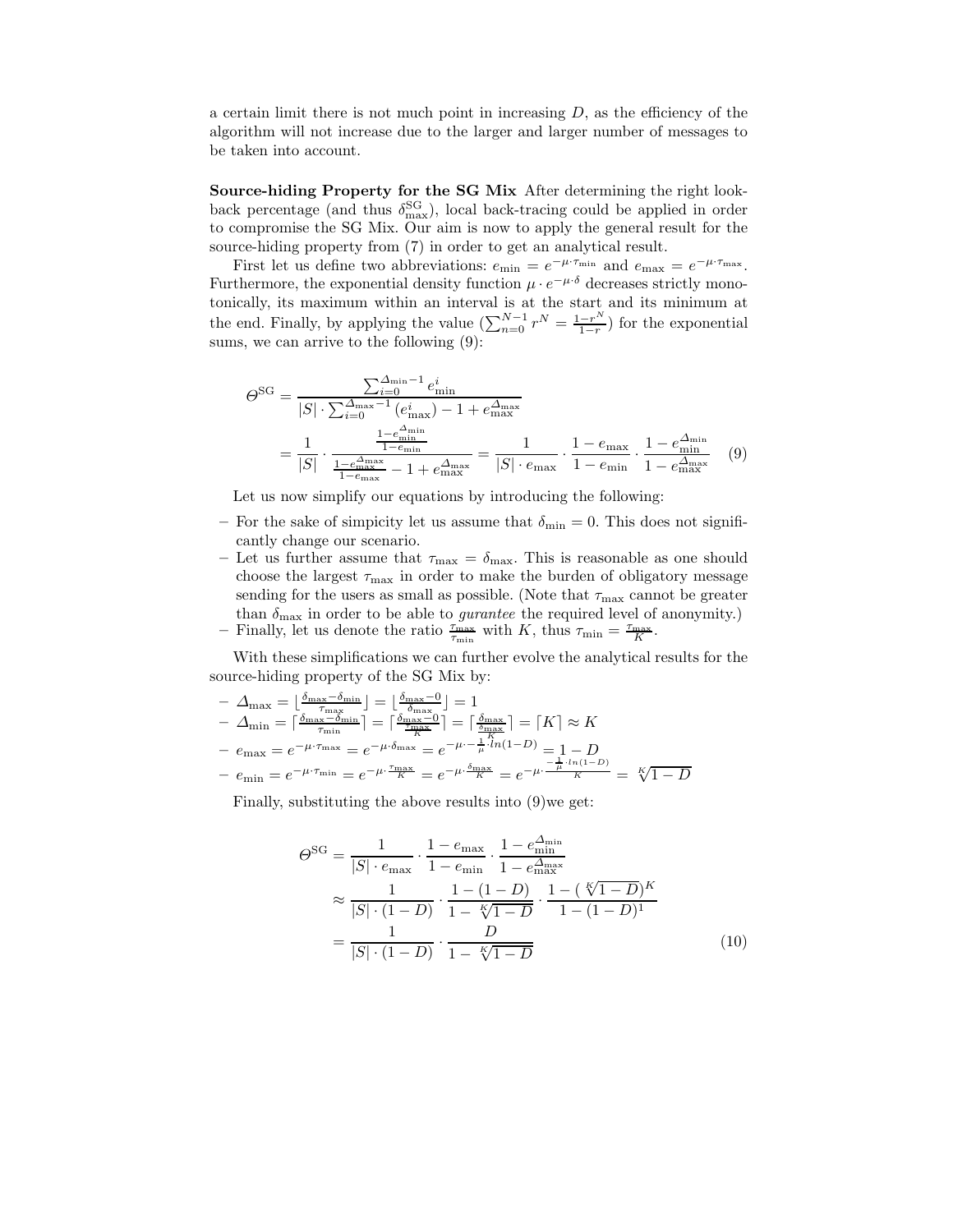With (10) the source-hiding property of the SG Mix is provided. The next step is to look at the PROB Channel and then compare the two analytically.

#### **4.3 Anonymity of the PROB Channel**

After having calculated the source-hiding property for the SG Mix, our aim is to do the same for the PROB Channel. Here we have an easier job, since the delay is uniformly distributed. By applying this and some simplifications, (11) gives an approximatation for the source-hiding property of the PROB Channel. The limitation for the equation below is in this case as well  $\tau_{\text{max}} \leq \delta_{\text{max}}$ .

$$
\Theta^{\text{PROB}} = \frac{\sum_{i=1}^{\Delta_{\min}} 1}{|S| \cdot \sum_{i=1}^{\Delta_{\max}} 1} = \frac{\Delta_{\min}}{|S| \cdot \Delta_{\max}} = \frac{|K|}{|S| \cdot 1} = \frac{|K|}{|S|}
$$

$$
\approx \frac{K}{|S|}
$$
(11)

## **4.4 Comparison of the SG Mix and the PROB Channel**

After having derived the source-hiding properties of both the SG Mix and the PROB Channel via analytical means, the question now is their ratio Λ. This can be expressed in the following equation:

$$
A = \frac{\Theta^{SG}}{\Theta^{PROB}} \approx \frac{\frac{1}{|S| \cdot (1-D)} \cdot \frac{D}{1-\frac{K}{\sqrt{1-D}}}}{\frac{K}{|S|}}
$$

$$
\approx \frac{D}{K \cdot (1-D) \cdot (1-\frac{K}{\sqrt{1-D}})}
$$
(12)

For  $\Lambda$  the following observations can be made:

- If  $D > \frac{1}{2}$  then  $\Lambda > 1$  regardless of  $K^4$ . This means that with reasonable lookback percentages<sup>5</sup> we will always get a larger source-hiding property for the SG Mix than for the PROB Channel, i.e. the PROB Channel will provide a higher *guaranteed anonymity*.
- $-$  For  $K \approx 1 \Rightarrow \tau_{\text{min}} \approx \tau_{\text{max}} \Rightarrow \Lambda \approx \frac{1}{1-D} > 1$ , which means that if all senders send periodically, then the ratio of the provided anonymity levels will only depend on the lookback percentage.

<sup>&</sup>lt;sup>4</sup> From its definition naturally  $K \ge 1$ .<br><sup>5</sup> The adversary will choose the largest feasible D, thus normally  $D \approx 1$ . Our simulations showed that  $D \approx 0.95$  yielded the best cost/benefit ratio. Below 0.95 the adversary's success went down, above 0.95 too many messages had to be handled (thus the algorithm got slow) and no real improvement in the back-tracing could be seen.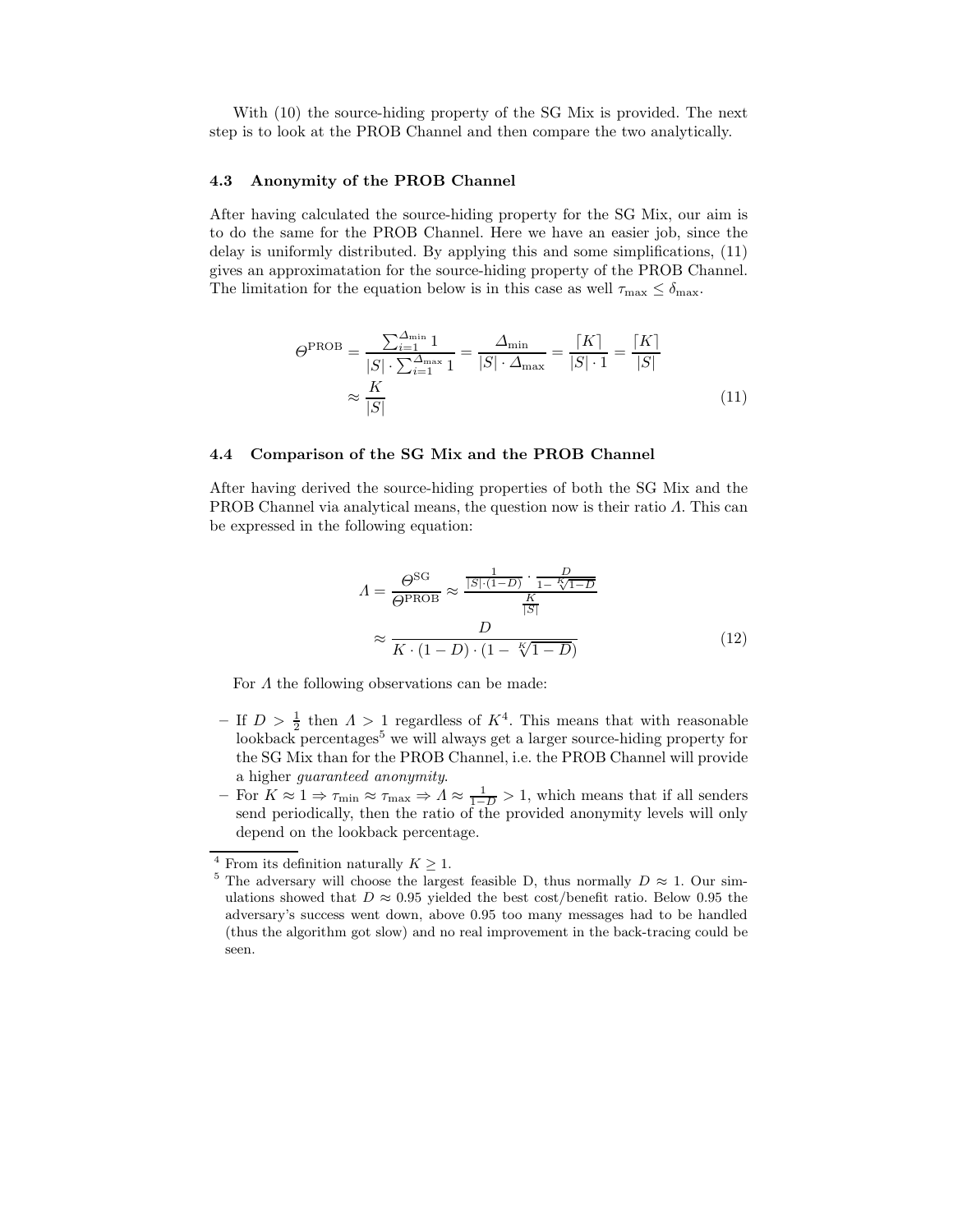$-$  Finally, if  $D \approx 1$ , then  $\Lambda >> 1$  meaning that if the adversary chooses a high lookback percentage, i.e. will perform a thorough attack, then the PROB Channel will outperform simply because under such circumstances the SG Mix cannot provide a guaranteed level of anonymity (i.e.  $\Theta^{\text{SG}} > 1)^6$ .

This result is in contradiction with those presented by Danezis [3]. Two factors may be responsible for this: our traffic model is different (i.e. we used MIN/MAX senders instead of Poisson-distributed messages for the reasons outlined in Section 4.1) and we used a different anonymity metric (the source-hiding property instead on entropy). Our choice of the source-hiding property for measuring anonymity comes from the motivation that we wanted to achieve a system with guaranteed quality of service, i.e. where the system ensures that the required level of anonymity is always achieved. Furthermore, in [9] we already outlined some problems with entropy as a metric for anonymity, which should be further analysed in the light of these new results.

After having presented the analytical results, in the next Section we will introduce some simulation results, which will show the strengths of the two continuous-time systems in practice.

# **5 Simulation-based Comparison**

Unfortunately, the guaranteed levels of anonymity from the previous Section do not give practically usable numbers in several cases. In order to analyse the systems simulations were run to show the performance of both systems in a real scenario.

The simulations were run with MIN/MAX senders and different  $\tau_{\rm min}/\tau_{\rm max}$ pairs were evaluated. These simulations had the purpose of comparing the two systems: they measured to what extent a locally back-tracing passive adversary might compromise delivered messages. In order to be fair, in all scenarios the mean delay of both the PROB Channel and the SG Mix were the same.

The basic idea of the simulations was that senders send their messages to recipients via the respective AMTS obeying the MIN/MAX rules. Parallel to this the locally back-tracing passive adversary eavesdrops and perceivs the actual message transmissions (to/from the AMTS). Based on these data he then assigns probablities to messages and senders according to (4) and choses the most probable link as his candidate. After the adversary has made his decision, the system checks whether he guessed correctly or not and updates the ratio of correctly matched messages Γ.

It should be noted that the PROB Channel outperformed the SG Mix in almost all the simulated scenarios. This is certainly an interesting result, since

 $^6$  This naturally does not mean that the SG Mix does not provide anonymity at all under such circumstances – it only means that in these cases, based on the sourcehiding property, no guaranteed level of anonymity can be ensured, i.e. under extreme conditions messages *could* be traced back to their senders with a probability of 100%.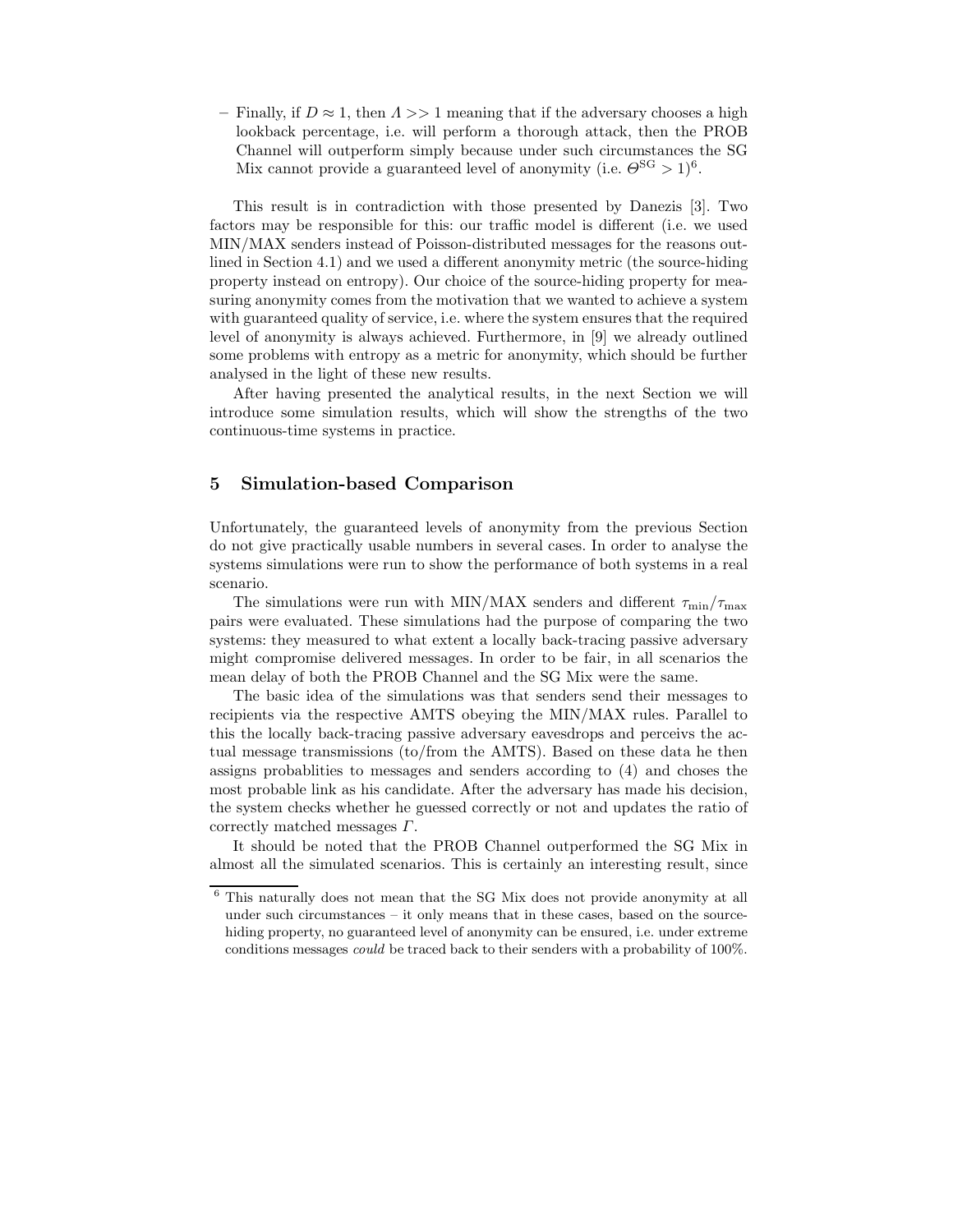in [3] Danezis showed that the exponential delay density is optimal (regarding Poisson-distributed incoming messages and an entropy-based anonymity metric).

The following figures show the difference between the SG Mix and the PROB Channel. Fig. 1 shows typical  $\Gamma$  values obtained during the simulation – it can clearly be seen that in the case of the PROB Channel the attacker had a lower success ratio. Fig. 2 shows on the other hand the fraction of the two channels' success ratio, i.e.  $\frac{\Gamma^{\text{SG}}}{\Gamma^{\text{PROB}}}$  – again, it is clear that a number above 1.0 depicts the advantage of the PROB Channel7.



For the evaluated scenarios the PROB Channel was on average 12% better than the SG Mix (i.e. the adversary guessed with 12% less certainty the correspondances correctly), while in some cases this advantage went up to 29%. In none of the evaluated cases did the SG Mix beat the PROB Channel.

Although the simulation results turned out less grave as the analytical ones, the PROB Channel outperformed the SG Mix in this case as well. The relatively large difference between the analytical and practical results is mostly due to the fact that with the theoretical source-hiding property we wanted to give an absolute guarantee, i.e. under no circumstances will the anonymity level fall below the given limit, while the simulation results show a global average only.

# **6 Conclusion**

In this paper two continuous-time anonymous message transmission systems – the SG Mix and the PROB Channel – were compared. We analytically derived the maximal guaranteed level of anonymity measured by the source-hiding property for both systems considering a locally back-tracing passive adversary and MIN/MAX senders. We also ran simulations, where we took the ratio of correcly matched messages as the metric for anonymity. In both cases we came to

<sup>&</sup>lt;sup>7</sup> For both figures  $|S| = |R| = 20$ ,  $\delta_{\min} = 0$ ,  $\delta_{\max}^{\text{PROB}} = \tau_{\max} = 20$  and  $\delta_{\max}^{\text{SG}}$  was calculated according to (8).